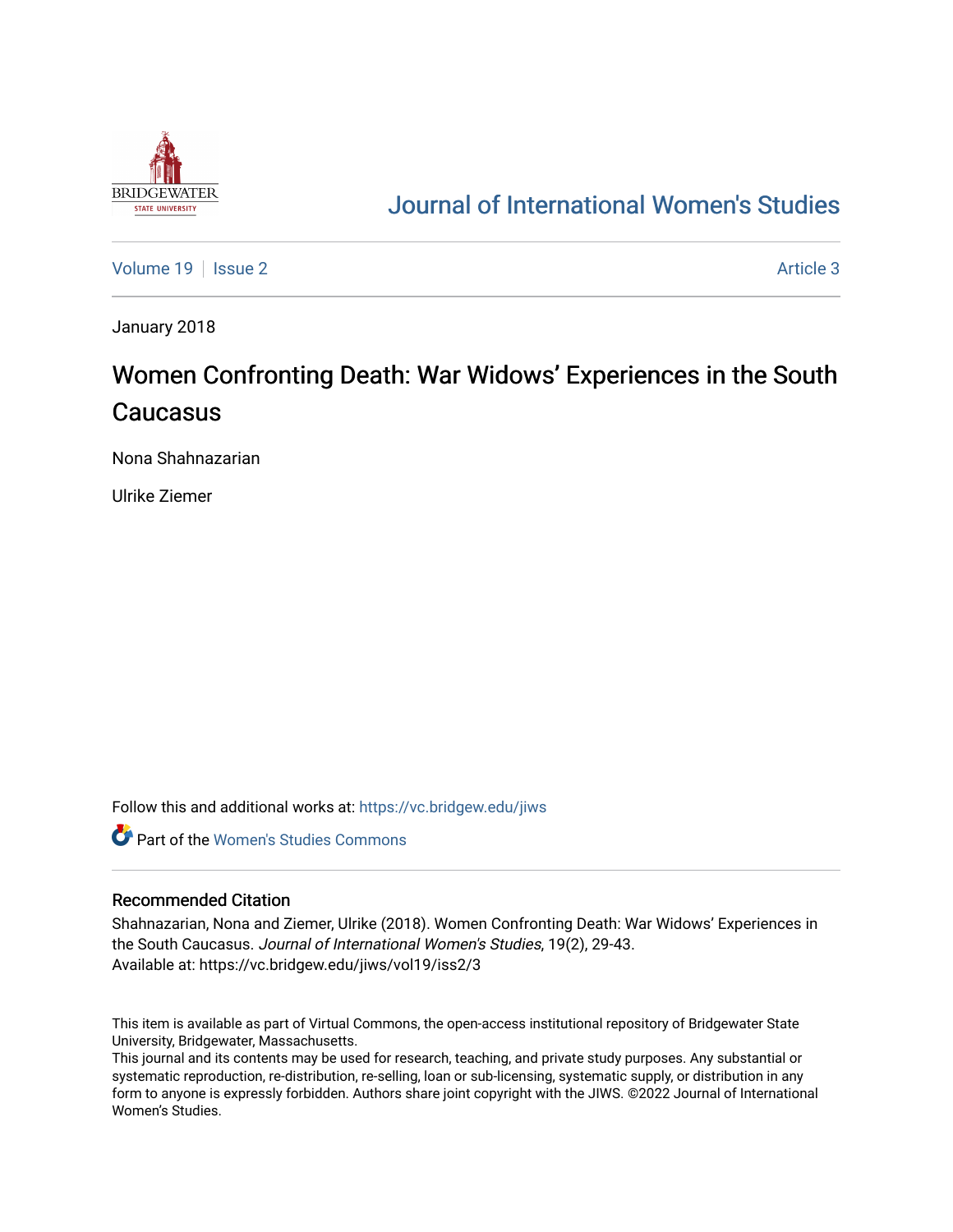#### Shahnazarian and Ziemer: War Widows' Experiences in the South Caucasus

This journal and its contents may be used for research, teaching and private study purposes. Any substantial or systematic reproduction, re-distribution, re-selling, loan or sub-licensing, systematic supply or distribution in any form to anyone is expressly forbidden. ©2018 Journal of International Women's Studies.

## **Women Confronting Death: War Widows' Experiences in the South Caucasus**

## **By Nona Shahnazarian[1](#page-1-0) and Ulrike Ziemer[2](#page-1-1)**

### **Abstract**

Widowhood is an under-recognized, albeit significant, aspect of life all over the world. The scant literature on contemporary narratives of widowhood among women as a consequence of conflicts indicates that this aspect of lived experience is relatively underexplored. Although loss is integral to life in the Nagorno-Karabakh region in the South Caucasus, it has been overlooked because of the unsettled politics in the region. Since the end of the full-scale war in 1994, the self-declared, internationally unrecognized republic has been locked in a protracted conflict between Azerbaijan and Armenia. This longstanding conflict has had severe consequences for society in this region. Sporadic clashes along the border of Nagorno-Karabakh<sup>[3](#page-1-2)</sup> are not a rare occurrence. Thus, for women married to soldiers, confronting death is not something rare in the everyday life of the region. The purpose of this article is to examine the everyday experiences, understanding and reworking of widowhood there. The article is intended to open up the hitherto neglected subject of widowhood as affected by violent fighting in this part of the world and to create awareness of the importance of the topic.

*Keywords:* widowhood, patriarchy, Nagorno-Karabakh

#### **Introduction**

l

Becoming a widow is completely contingent and leads to major changes in a woman's life. In many parts of the world, widows become victims of their circumstances due to structural inequalities and patriarchal gender norms (Sahoo 2014, Sengupta 2016). While accurate information is limited, it has been estimated that there are approximately 285 million widows around the world (UN Women 2017). Yet, there remains a need for more detailed research concerning their everyday struggles, especially when it comes to publications on widows' agency and how societal gender norms impact upon their entitlements, statuses and vulnerability (cf. Ramnarain 2016). Female vulnerability and insecurity are heightened in conflict and post-conflict settings (Detraz 2011, Sjoberg and Gentry 2007). Thus, more recent literature on widowhood and

<span id="page-1-2"></span><span id="page-1-1"></span><span id="page-1-0"></span><sup>&</sup>lt;sup>1</sup> Nona Shahnazarian is a social anthropologist who is a Senior Research Fellow at The Institute of Archeology and Ethnography, National Academy of Sciences, Yerevan, Armenia. She is also affiliated with the Center for Independent Social Research, St. Petersburg, Russia. In 2017, she was a Visiting Carnegie Fellow at the University of Stanford. She has published extensively on the issues of gender, war, migration, memory and Diaspora in the Caucasus, including a monograph in Russian *In the Tight Embrace of Tradition: War and Patriarchy* (2011). <sup>2</sup> Ulrike Ziemer is a Senior Lecturer in Sociology at the University of Winchester. Prior to this, she was a Postdoctoral Research Fellow for Migration and Diasporic Citizenship at the School of Slavonic and East European Studies, UCL. Her publications include numerous journal articles and book chapters on Armenians and gender issues, as well as a monograph *Ethnic Belonging, Gender and Cultural Practices: Youth Identities in Contemporary Russia* (2011) and an edited volume *East European Diasporas, Migration and Cosmopolitanism* (2012). <sup>3</sup> Following the constitutional referendum in February 2017, the unrecognised Nagorno-Karabakh Republic was renamed the Republic of Artsakh. However, for the remainder of this article the more widespread 'Nagorno-Karabakh' is used.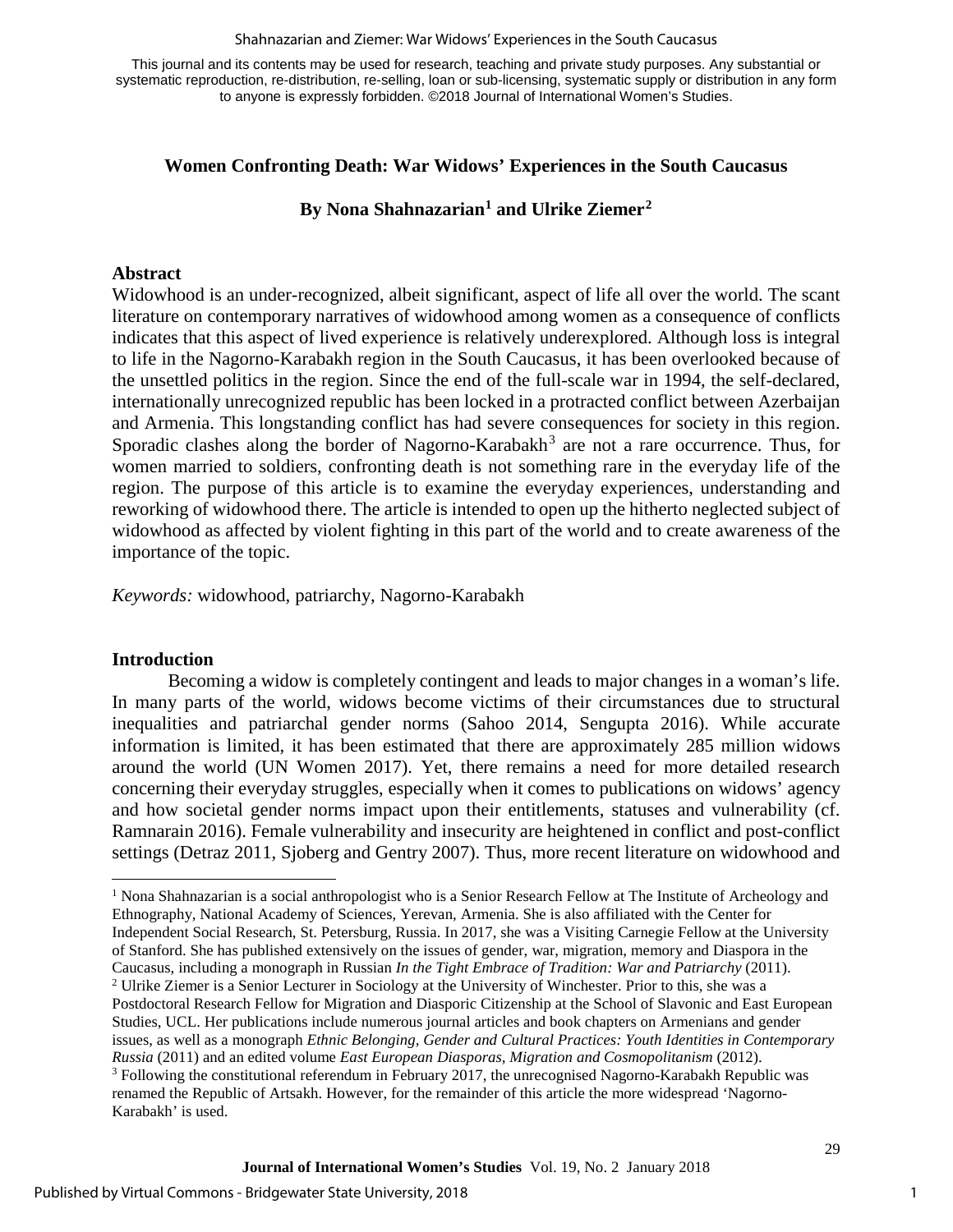violent conflict has begun to examine the various ways in which widowed women deal with life after the death of their husbands in the aftermath of war (Brown 2016, Finke and Shackel 2015, Nwadinobi 2016, Pannilage 2017). When it comes to research on widowhood in post-socialist societies torn by conflict or in prolonged conflict conditions, however, there is still a significant gap in the literature. Hence, exploring the everyday struggles of widows in the disputed region of Nagorno-Karabakh in the South Caucasus, the present article is intended to open up the still neglected subject of widowhood in post-socialist societies affected by violent fighting.

As the literature and knowledge about widowhood and conflict are still relatively sparse (Bokek-Cohen 2014; Quayoom 2014; Qutab 2012), important aspects of widows' lived experience remain largely unexplored. This in turn makes it particularly difficult to advocate and design programmes targeting the specific needs of widows (UN Women 2012). While current studies on widowhood in Western countries provide important accounts of wellbeing and the psychological effects of loss and bereavement (Balkwell 1981; Bonanno et al. 2004; Ory and Huijts 2015), the information available on the subject of widowhood in previously war-torn post-socialist regions is limited to some brief mentions of widows in parts of former Yugoslavia as important for the national discourse of the newly emerged nations (Jacobs 2016, Mostov 2000, Nikolic-Ristanovic 1998). It is therefore a pressing need to consider the lived experiences of widows in other postsocialist regions in order to address and understand the socio-political and economic context.

The current literature on widowhood can be divided on the basis of its two main regional perspectives. First, there is the literature focusing on widowhood in developed Western countries and, second, there is the 'outsider' perspective of widowhood in developing countries (Lenette 2013). Whilst the former largely discusses studies based on quantitative measures of bereavement and trauma and is limited to older groups (Martin-Matthews et al. 2013, Ory and Huijts 2015), in the latter it is much more likely that the women supplying the data have experienced widowhood earlier in life than they would in a Western society (Mand 2005, Sabri et al. 2016). Many of the widowhood narratives in developing countries are marked by stories of isolation and humiliation and focus largely on female widows (Owen 1996, Sabri et al. 2016).

The study of widowhood in terms of armed conflict started with historical studies focusing on World War One war widows (Kuhlman 2012) or memories from widows after the Vietnam War (Fitzpatrick 2011). In recent years, due to the ongoing involvement of military personnel from Western countries in long-term wars, detailed qualitative analysis of experiences of widowhood has gained momentum and may continue to increase (Fitzpatrick 2011). Although still very much under-researched, of particular interest to scholars has been the study of young and middle-aged widowhood (Lenette 2013). Basnet et al. (2017: 10), for example, found increased levels of anxiety amongst young war-widows in Nepal. Women who were young at the time of widowhood came across as much more nervous over their future and day-to-day life, whereas middle-aged women had significantly lower chances of anxiety.

In the context of armed conflict, widowhood is often combined with displacement and violence. Loss and bereavement are integral to displacement, yet only a few publications so far have examined how exactly the loss of a spouse affects widowhood in exile (Chou 2007, Lenette 2013). Violence against women is also integral to conflict and accordingly widows have not been spared from acts of violence (Koos 2017). In situations of armed conflict, the sense of frustration, anxiety and powerlessness may be manifested in a number of ways, but research has shown that women and children are disproportionately affected (Sjoberg 2014). Noteworthy here is that a conflict is often compounded by a polarization of gender roles (Qayoom 2014). Therefore, the way in which patriarchal power relations and the newly acquired identity as widow are negotiated on

2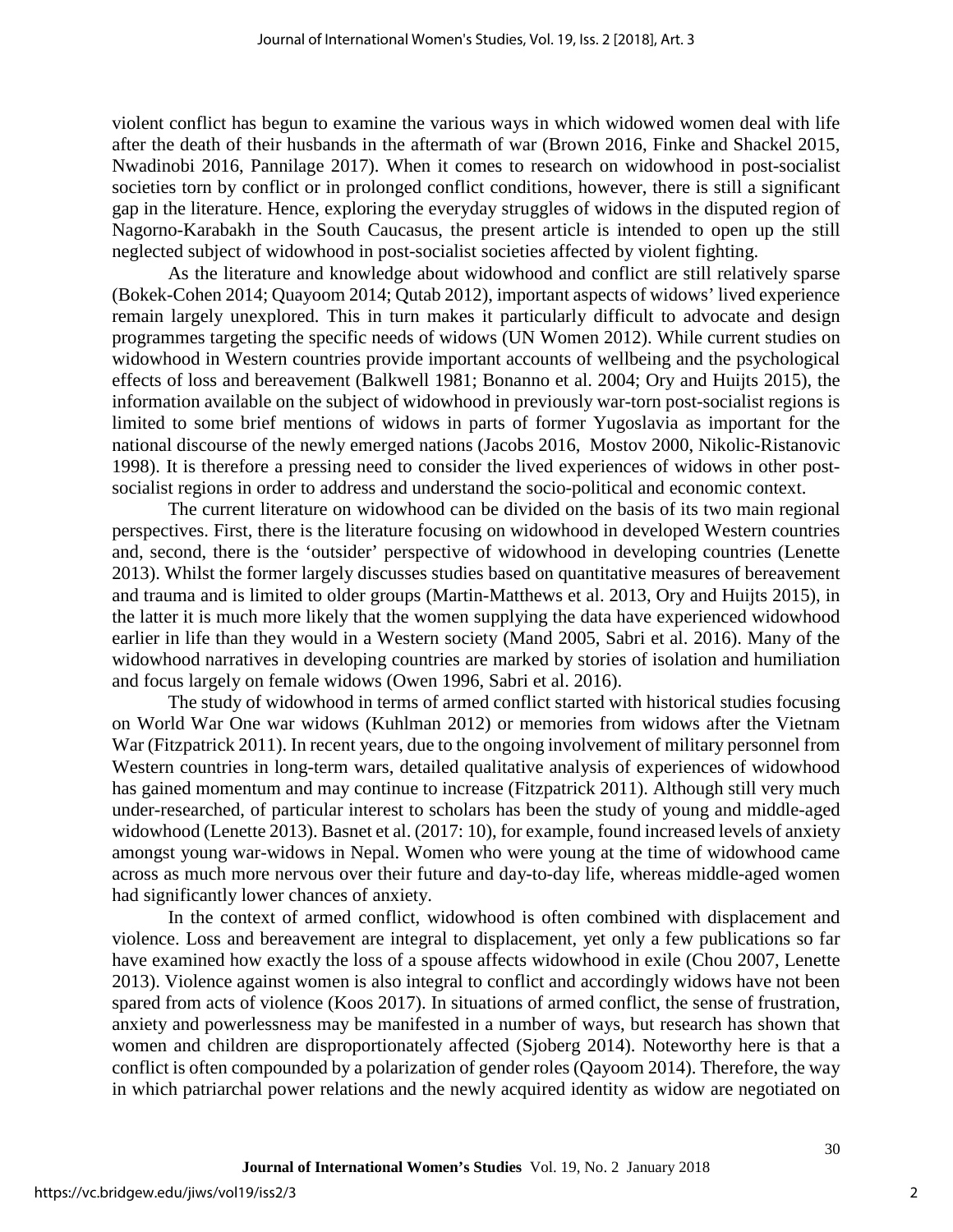an individual level needs urgent analysis. How do widowed women in Nagorno-Karabakh deal with their unwanted status as widows? How do some of them manage to overcome the limitations of their status?

The article proceeds as follows. After a description of the context and methodology, the results are presented thematically in three subsections. The first section discusses war widows facing societal marginalization and isolation. This is a topic that has been substantially discussed in many parts of the world, in the context of developed countries (cf. Ory and Huijts 2015, Panagiotopoulos et al. 2013) as well as developing ones (cf. Chitrali and Anwar 2013, Kotzé and Rajuili-Masilo 2012, Ng et al. 2016). Yet in the post-socialist context this is still an aspect of women's lives that is almost wholly absent from the literature. The second section considers remarriage as a strategy that widows use to reintegrate into society by achieving once more the status of married women. However, for widows in Nagorno-Karabakh this strategy is not as straightforward as it might seem. While one choice is that of remarrying as a result of finding a new love, the other choice is levirate marriage. Levirate marriage is an ancient tradition and has received some attention in the previous literature on widows (cf. Nyanzi 2011, Sapir 1916, Sev'er and Bagli 2006). The final section examines widows' sexuality and social control. Previous literature exploring the topic of widows as sexually active persons has almost unanimously concluded that this is not an accepted phenomenon in developing countries (cf. Nyanzi 2011).

#### **Study Context and Methodology**

The article is based upon data from a larger ongoing ethnographic study exploring gender issues and political transformation in the protracted conflict zone of Nagorno-Karabakh (cf. Shahnazarian and Ziemer 2012, Shahnazarian and Ziemer 2014). Ulrike Ziemer has made three fieldwork trips to Nagorno-Karabakh, one to Martuni in July  $2009<sup>4</sup>$  $2009<sup>4</sup>$  $2009<sup>4</sup>$  one to Stepanakert, the capital of Nagorno-Karabakh in August 2015, and one to Shushi in August 2016. [5](#page-3-1) Nona Shahnazarian is originally from Martuni but emigrated to Russia in the 1990s when the conflict over Nagorno-Karabakh started. Recently she has returned to live in Yerevan. As part of her doctoral degree, she started her research in 2000 and has returned to Nagorno-Karabakh every year since then.<sup>[6](#page-3-2)</sup>

In this paper, we draw on biographical interviews, with a total of seven local widows and five widows who were formerly from Azerbaijan and had to resettle in Martuni and Shushi as a result of the conflict. In addition, we draw on interviews in Nagorno-Karabakh with journalists and leaders of women's civil society organisations. Research participants were selected by means of purposive sampling (Marshall 1996). Nona Shahnazarian provided the local knowledge to contact widowed interviewees. The participation of these widows was voluntary and depended upon the willingness and availability of individuals to take part in the study. As in most cases, widowhood is for them a painful experience; our sample included only middle-aged and elderly women, because they had had enough time to overcome their distressing loss and were more open and reflective about their experience. The interviews and discussions were mainly held in Armenian or Russian and recorded. The interviewees were free to choose the location of their

 $\overline{a}$ 

<span id="page-3-0"></span><sup>4</sup> This fieldwork trip was funded by the Centre for East European Language Based Area Studies (CEELBAS) and was conducted as part of a CEELBAS Postdoctoral Research Fellowship on Migration and Diasporic Citizenship (2009-2011).

 $\frac{5}{5}$  These fieldwork trips were funded by the University of Winchester internal REF fund (2014-2015 and 2015-2016).

<span id="page-3-2"></span><span id="page-3-1"></span><sup>6</sup> Since 2000, the second author has conducted more than 80 interviews with women living in Nagorno-Karabakh. Most of her fieldwork trips were self-financed.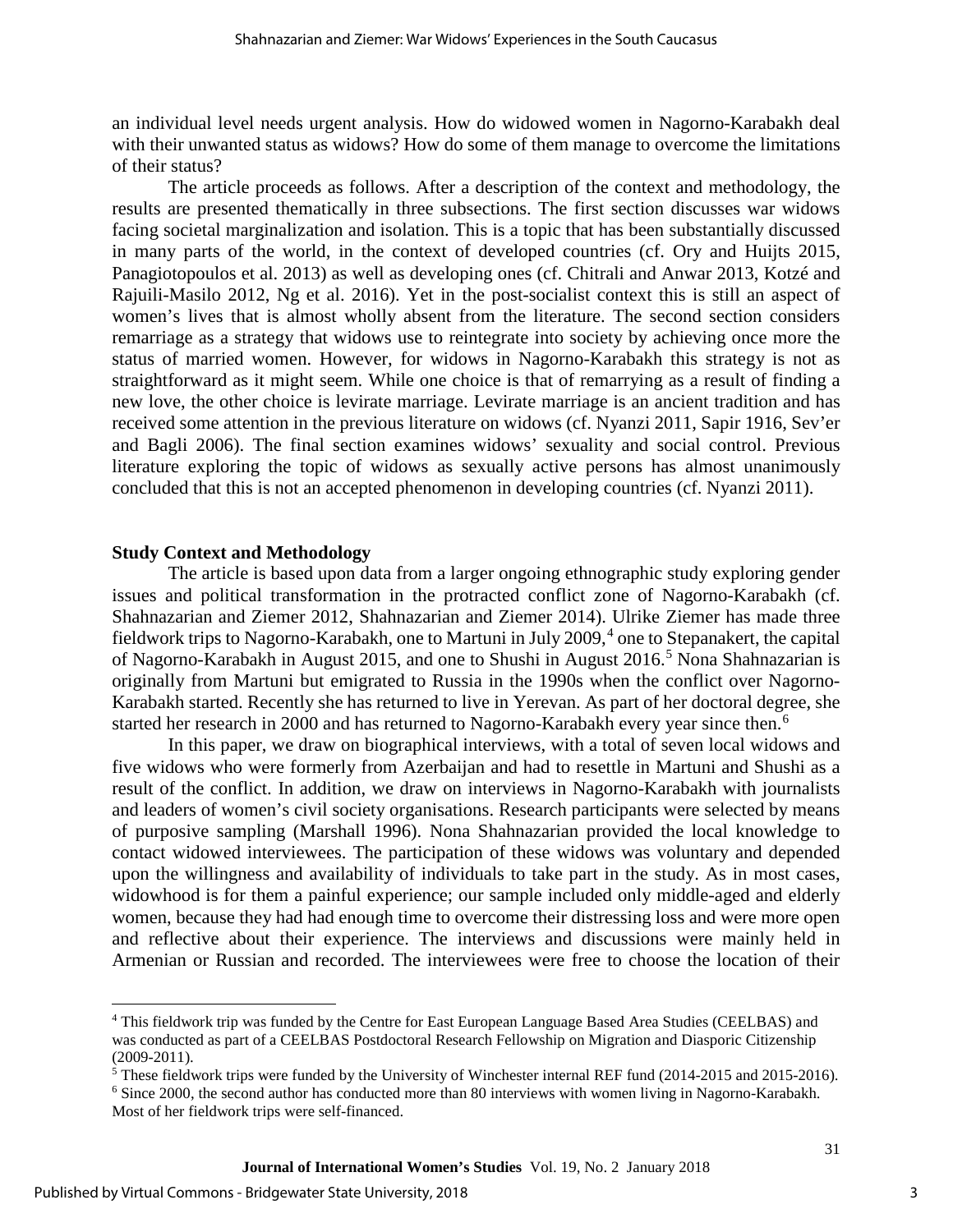interviews. Very often the research participants chose their place and kitchen as the interview location.

#### **The Conflict over Nagorno-Karabakh**

To date, the conflict between Armenia and Azerbaijan over the Nagorno-Karabakh region<sup>[7](#page-4-0)</sup> is a central obstacle to the political development of Armenia and Azerbaijan and a key impediment to the development of the South Caucasus region as a whole and its integration into the wider world. The conflict can be traced further back than the collapse of the Soviet Union and has long stood out as one of the world's more daunting diplomatic challenges (Cornell 2017).<sup>[8](#page-4-1)</sup> Inspired by Gorbachev's slogans about democratization and promises of correcting mistakes made by previous Soviet leaders, Karabakh Armenians turned to Moscow with a petition for the re-establishment of Nagorno-Karabakh under the jurisdiction of Armenia. In 1988, Armenian deputies in the local Soviet Assembly of Nagorno-Karabakh voted to unite the region with Soviet Armenia. Following this vote, tensions between Armenians and Azerbaijanis living in Nagorno-Karabakh escalated into inter-ethnic violence between the two (Civil Society Monitoring Report 2014). The ethnic Armenians of Nagorno-Karabakh strongly pursued the principle of self-determination, separated from Azerbaijan and subsequently declared themselves 'independent.' Unlike Armenia, Azerbaijan, despite losing the war as well as seven of its provinces surrounding Nagorno-Karabakh, rejects the principle of self-determination, accepting only the opposing principle of territorial integrity (Cornell 2017).

In May 1994, after large-scale ethnic cleansing, a Russian mediated ceasefire came into effect, but no peace agreement was reached. Since then, the conflict has not moved any closer to a political solution. Overall, there has been a pronounced lack of political will from the main parties to the conflict and little effort to encourage peace talks, resulting more or less in diplomatic deadlock. In the meantime, the economic and political imbalance between the two countries has also grown. Armenia, the victor in the war, has suffered a decline in its population<sup>[9](#page-4-2)</sup> and struggles economically, while the development of Azerbaijan's oil and gas resources has meant that its economy is now over six times larger than Armenia's, and for several years its official defence budget exceeded Armenia's entire state budget (ibid.).

In recent years, the unsettled nature of the conflict has been regularly reiterated, with a steady escalation of tension almost every month.<sup>10</sup> The most serious escalation of fighting in over two decades occurred in April 2016 with some serious combat and civilian fatalities on both sides (Sanamyan 2016). Since then, sporadic clashes on the Line of Contact (LoC) have continued and the tensions have not relaxed; in fact the risk of a further escalation in the conflict is, if anything, higher than before (Sanamyan 2017). In short, in the current circumstances, both societies continue to prepare for war and the best-case scenario is the continuation of low intensity conflict along the LoC (Poghosyan 2017).

l

<span id="page-4-0"></span><sup>7</sup> The Nagorno-Karabakh region comprises an area of 4,400 square kilometres. The population of Nagorno-Karabakh was estimated at 145,200 in 2016 [\(http://stat-nkr.am/en,](http://stat-nkr.am/en) p.14, accessed 17/11/2017). The capital of Nagorno-Karabakh has a population of 55,000 (www.karabakh.travel/en, accessed 20/07/2016).

<span id="page-4-1"></span> $\delta$  The main causes and developments of the Armenian-Azerbaijani conflict over Nagorno-Karabakh have been examined in great detail. Thomas de Waal's (2013) book provides perhaps the most detailed analysis.<br><sup>9</sup> According to World Bank data, Armenia's population has decreased from approximately 3.5 million in 1990, to

<span id="page-4-2"></span>roughly 2.9 million people in 2016, whereas Azerbaijan's population has increased from approximately 7.1 million in 1990, to 9.7 million people in 2016.

<span id="page-4-3"></span> $10$  For data on fatalities, see for example, Broers (2016: 8).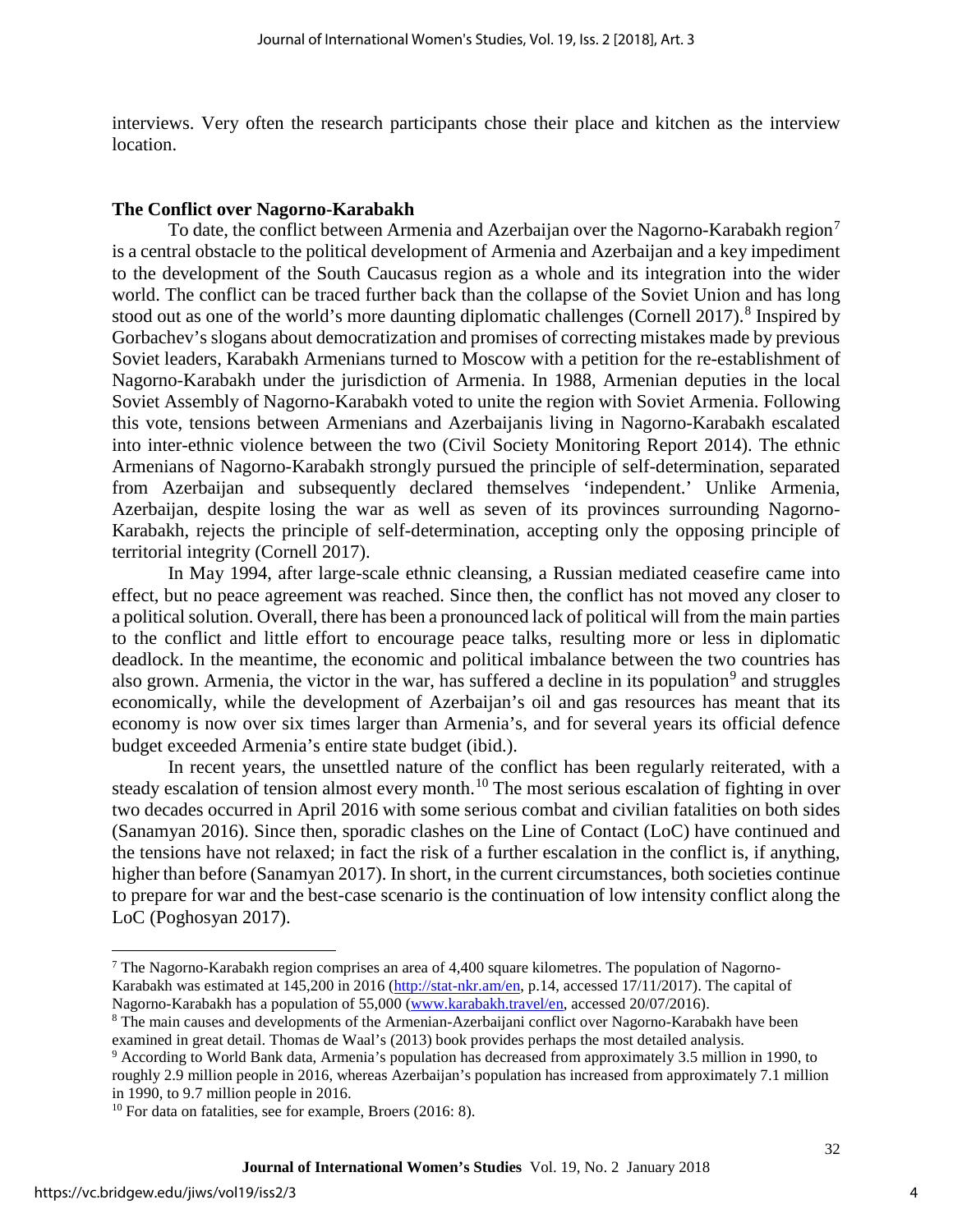#### **Model Mothers and Dutiful Wives – Armenian Gender Ideology**

Gender roles, traditional gender roles in particular, receive heightened attention during wars and in post-conflict societies (Cockburn 1998, Elshtain 1987, Lorentzen and Turpin 1998). They serve as symbolic boundaries of the nation in the nationalist discourse of countries which have been shaken by violent conflicts. Mothers, wives and daughters signify the nation and national belonging (Turpin 1998). They are perceived as the property of the nation (Mostov 2000). Regarding the Armenian nation and its gender traditions, concepts such as motherhood play a significant role in the construction of Armenian femininity. Motherhood is a notion which is processed through a distinct history of genocide, survival (early independence years and in the diaspora), war (in Nagorno-Karabakh), and the struggle to preserve Armenianness after the forceful eviction from a historical homeland to a strange host country (Beukian 2014: 262-263). Women are considered the nurturers of the nation; they have the childbearing responsibility to keep the nation growing. Particularly, in view of the security threats, the discourse of 'othering' Azerbaijan (and the Turks) in Nagorno-Karabakh and Armenia necessitates an equally strong discourse of 'us' that underscores Armenianness as exclusive. Thus, Armenian women typically believe that the concept of motherhood is constructed to be an exceptional Armenian trait that distinguishes Armenian women from those of other nations.

Alongside 'motherhood', family and home (guardians of the hearth [*ojakh*]) also play an imperative role in the Armenian sense of national belonging. As in other patriarchal societies, women in Armenia and Nagorno-Karabakh are supposed to concentrate on family related duties and, most importantly, on children's upbringing. In Nagorno-Karabakh, mothers are required to care for and protect their patriotic sons. Daughters are brought up to look out for a good marriage opportunity, to secure a respected future life and status within the community (Ziemer 2011: 135). As many studies on Armenians in the world have demonstrated, marriage and the family in Armenian culture is central, due to Armenia having little history of independent statehood and its long struggle to survive (Boulgourdjian-Toufeksian 2000, Komsuoğlu and Örs 2009). In addition, marriage carries a huge emotional weight in Armenian society because it is the culminating moment in a woman's life. Hence marriage is a fundamental aspect of Armenian society; the family that emerges through marriage processes is a microcosm of society. When a woman gets older she is given high social status, for instance, when she becomes a mother-in-law and has accomplished maternity and childrearing. This stage as an 'older woman' is perceived as a reward for a life devoted to serving the interests of the family (Shahnazarian 2011, Ziemer 2011).

#### **Societal Marginalization and Isolation of Widows**

Just as in other societies affected by war (Katz and Ben-Dor 1987), war widows in Nagorno-Karabakh today represent powerful symbols of patriotism, since in most cases their husbands sacrificed their lives in the 1990s war, or in more recent years were killed in combat service along the border of Nagorno-Karabakh. The Nagorno-Karabakh authorities recognize this symbolism in the form of monthly state pensions. These war widows receive a small monthly pension of 30,000AMD (approximately 62USD) and an additional 70,000AMD (approximately 144USD) for each child younger than 18 years of age.<sup>[11](#page-5-0)</sup> If a child decides to study at university

l

<span id="page-5-0"></span> $11$  In comparison, according to the Republic's National Statistical Service, the average salary in Nagorno-Karabakh was estimated at 46,409 AMD (approximately 96USD) in 2016 [\(http://stat-nkr.am/en,](http://stat-nkr.am/en) p.53, accessed 17/11/2017).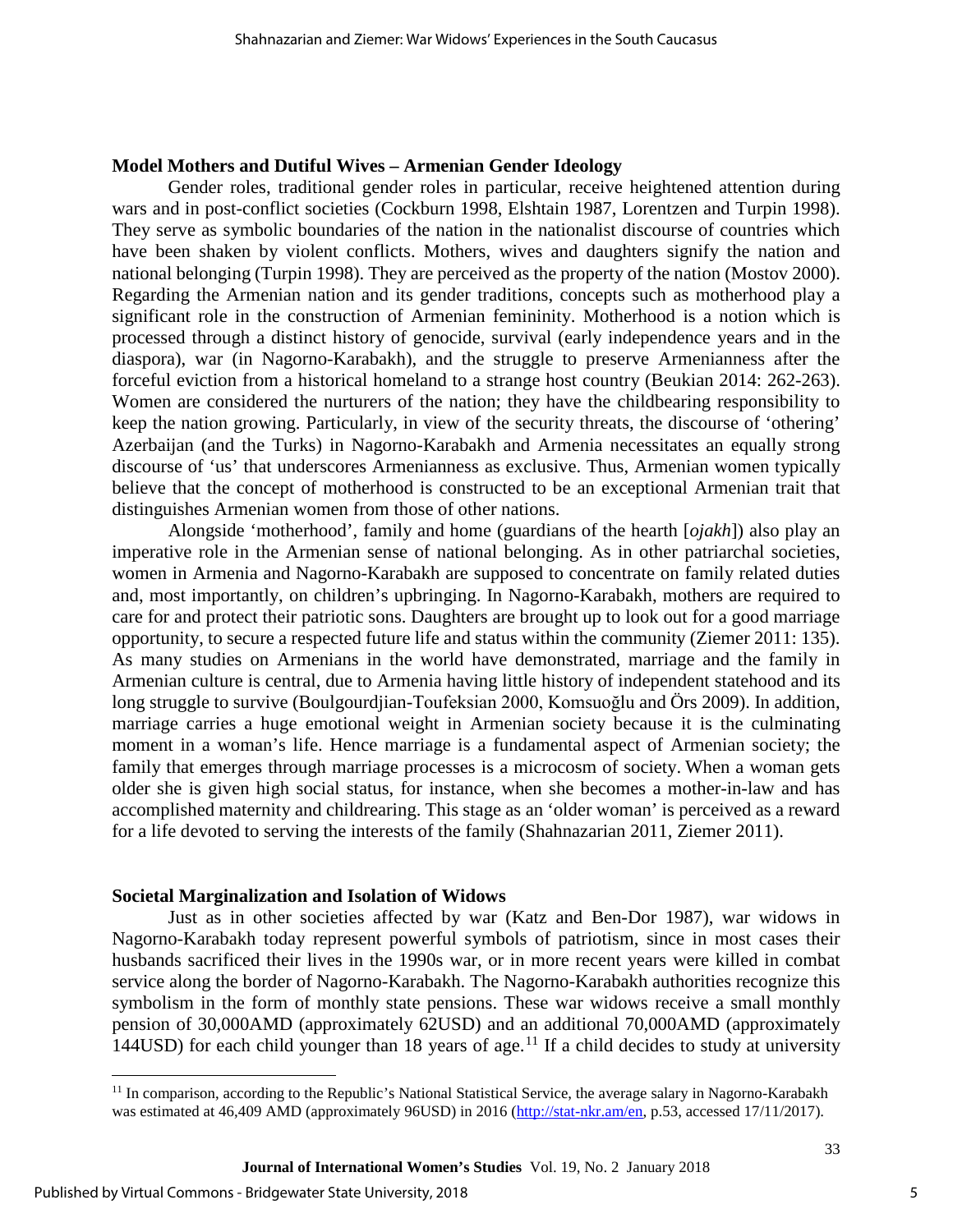this child support is paid until the age of 23 years. In addition, in honour of their husband's sacrifice, war widows three times a year receive 16,000AMD (approximately 33USD) on the Nagorno-Karabakh Independence Day, New Year's Eve and Victory Day. They also receive 400USD for their fallen husband's grave stone (Interview, Artur Arystumyan, August 2015).<sup>[12](#page-6-0)</sup>

This financial support from the government can also produce resentment in a widow's immediate neighbourhood as a conversation with a war veteran showed when he exclaimed: '*I wish I'd die as well, then my kids at least wouldn't be hungry.*<sup>[13](#page-6-1)</sup> In addition, this relatively generous support from the state generates considerable societal expectations that a widow will honour appropriately the great achievement of her fallen husband. Thus, according to patriarchal norms, widowhood demands further sacrifice. Joy and laughter should not be part of a widow's life; instead, with no husband, it is memory and grief that define it. Suddenly widows face a diminished status as they have 'lost their master' (*tar chonim*) or are 'left without their owner' (*andar mynal*) or pitifully are considered 'headless women' (*kylyoxy kytyrvatz kynegya)* (Shahnazarian 2004). In short, all these linguistic phrases allude to the patriarchal norm of a complete family where the father is the head of the family and the breadwinner. Maria<sup>[14](#page-6-2)</sup> remembers:

When my father was seriously injured and his life hung on a thin line, my grandmother loudly prayed to God and asked him 'even if crippled, even if without hands or feet, let him stay alive, don't let my daughter remain without her master (*andar-ynderyu*).

A widow's isolation and marginalization can also come from the fact that widows keep their husband's memory alive and thus to some extent it continues to control their life. Susanna describes how she keeps the memory of her husband alive: '*The portrait of my husband hangs on the wall in my house … I'll never remove his portrait, never…*' Some widows have talked about waiting for signs from their husband when they face difficult tasks. Furthermore, some widows assume that their husband is embodied in their children, especially if he died at the birth of their child (which happened often during the war in the 1990s). As Anush maintains: '*my husband died but he is alive in his child*'. This is specifically the case when the child is a boy and gets given the role of a male adult, the perished father. Thus, every so often a son at an early stage of his life is treated as the head of the family because he is perceived to be the incarnation of his father. In other words, some widows create their own reality to make sense of their life according to patriarchal norms which stipulate a woman's subordinate role in the shadow of her husband.

In addition to the societal demand on widows to live a withdrawn and quiet life in honour of their perished husband,<sup>[15](#page-6-3)</sup> widows are also marked by superstition, connected to their social

<span id="page-6-1"></span><sup>13</sup> This interview quote also relates to the difficult socio-economic conditions in Nagorno-Karabakh. Unemployment rates vary across the region but can be as high as 30 percent in some parts according to the National Statistical Service [\(http://stat-nkr.am/en,](http://stat-nkr.am/en) p.26, accessed 17/11/2017). In the capital of Nagorno-Karabakh, unemployment was estimated at 22.3 per cent in 2016 [\(http://www.haynews.am/hy/karabakh-1326286593,](http://www.haynews.am/hy/karabakh-1326286593) accessed 23/11/2017).

According to the Republic's National Statistical Service, 23.3 per cent of the population in Nagorno-Karabakh live in poverty and 6.2 per cent of the population in extreme poverty  $(\frac{http://stat-nkr.am/en, p.26}{http://stat-nkr.am/en, p.26},$  accessed 17/11/2017). <sup>14</sup> In this article, interviewed widows are referred to by pseudonyms to ensure complete confidenti

 $\overline{\phantom{a}}$ 

<span id="page-6-0"></span><sup>12</sup> Director of the Union for Relatives of Fallen Soldiers [*Soyuz rodstvennikov pogibshchikh voinov*], Stepanakert, August 2015).

<span id="page-6-3"></span><span id="page-6-2"></span><sup>&</sup>lt;sup>15</sup> In Nagorno-Karabakh, their solitary being is simply expressed in their everyday dress which is meant to be black for at least six months after the death of their husband.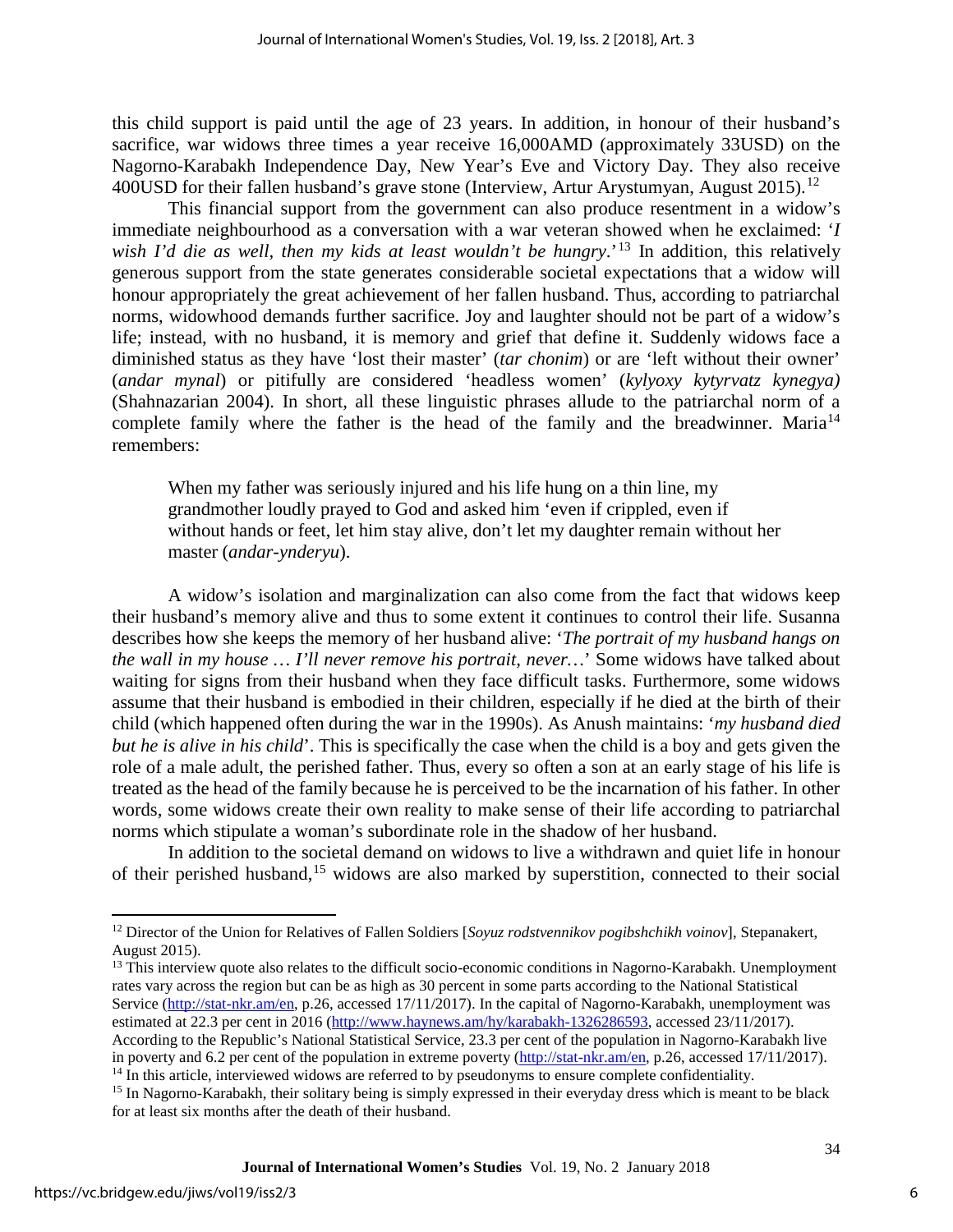stigmatization. This phenomenon has been especially discussed in publications focusing on widows in developing countries (Courtney 2014, Soussou 2002). Nune, a widow with three children, has experienced this marginalization as a result of stigma and superstition. Nune is not a war widow, thus received less state support and found herself at the bottom of the hierarchy of widows. Before her husband's death, she provided some additional family income by baking from home (wedding cakes, birthday cakes, etc.). Together with her husband's income, her small additional earnings secured a good income for the family. However, when she became a widow, the number of orders decreased substantially, especially for weddings and birthday cakes, because people felt superstitious about placing orders with a widow.

Another facet of the isolated and marginalized status as a widow is that, according to Karabakh Armenian traditions, it is not customary to invite widows to birthday parties or other celebrations such as weddings or the ancient community tradition of *midzhi*. [16](#page-7-0) If they are invited out of politeness, they know that they should not attend because of their social stigma and their grieving status. Birthdays and weddings are about celebrating the next stage in life; widows are about grief and remembering the past with their husbands. This stigma about their status does not seem to leave them; Seda, who has been a widow for many years, told us with regret how she had been excluded from the *midzhi* for her young niece in 2006, just because her husband died in 1993.

## **Life Choices – Respect and Status or Second Love?**

For most of the war widows we interviewed, returning to their former social group and integrating again is hardly possible, although they are not subject to a sharp decline in their economic position, as widows in other countries experience (Cavallow and Warner 2014, Owen 1996, Soussou 2002) thanks to the relatively generous state pension. In Karabakh society, three factors determine the next life stage of widows – motherhood, patrilocality and strict social control. Many of the widows interviewed became largely dependent on their husband's family after his death. This dependence is especially strong when they have already lived with the husband's family during his lifetime. According to Armenian tradition, it is expected that the wife of the youngest (or only son) lives with his family. Given this dependency on their husband's family, widows are faced with a choice between a more predictable (approved) and a less predictable (risky) future. If they choose the latter and get married a second time, they would lose the help and support of their parents-in-law, as well as other relatives of their perished husband. The choice of the former, i.e. remaining a widow for the rest of their life and forgetting about their own personal desires, would ensure them a safe and accepted status in society but under strict social control. This option is more likely to be chosen by widows with children, because they prefer to ensure a respected societal position for their children.

Getting married again? I couldn't risk the well-being of my children … it's very difficult with children to get married again anyway, and also generally it's difficult to find a good husband. Often even young girls have difficulty finding a

 $\overline{a}$ 

<span id="page-7-0"></span><sup>&</sup>lt;sup>16</sup> The *midzhi* support network is used in Nagorny Karabakh villages to help families to complete big tasks, for example, building a house or organising a very big wedding with more than 200 guests. Today, *midzhi* in Karabakh society is mostly held to prepare for the dowry of young girls and thus has become a type of young women's gathering before the wedding takes place, but one to which widows are never invited. Young women take part in this event and also married women, if wealthy, to help add to the stock of married women's wisdom (Shahnazarian 2004).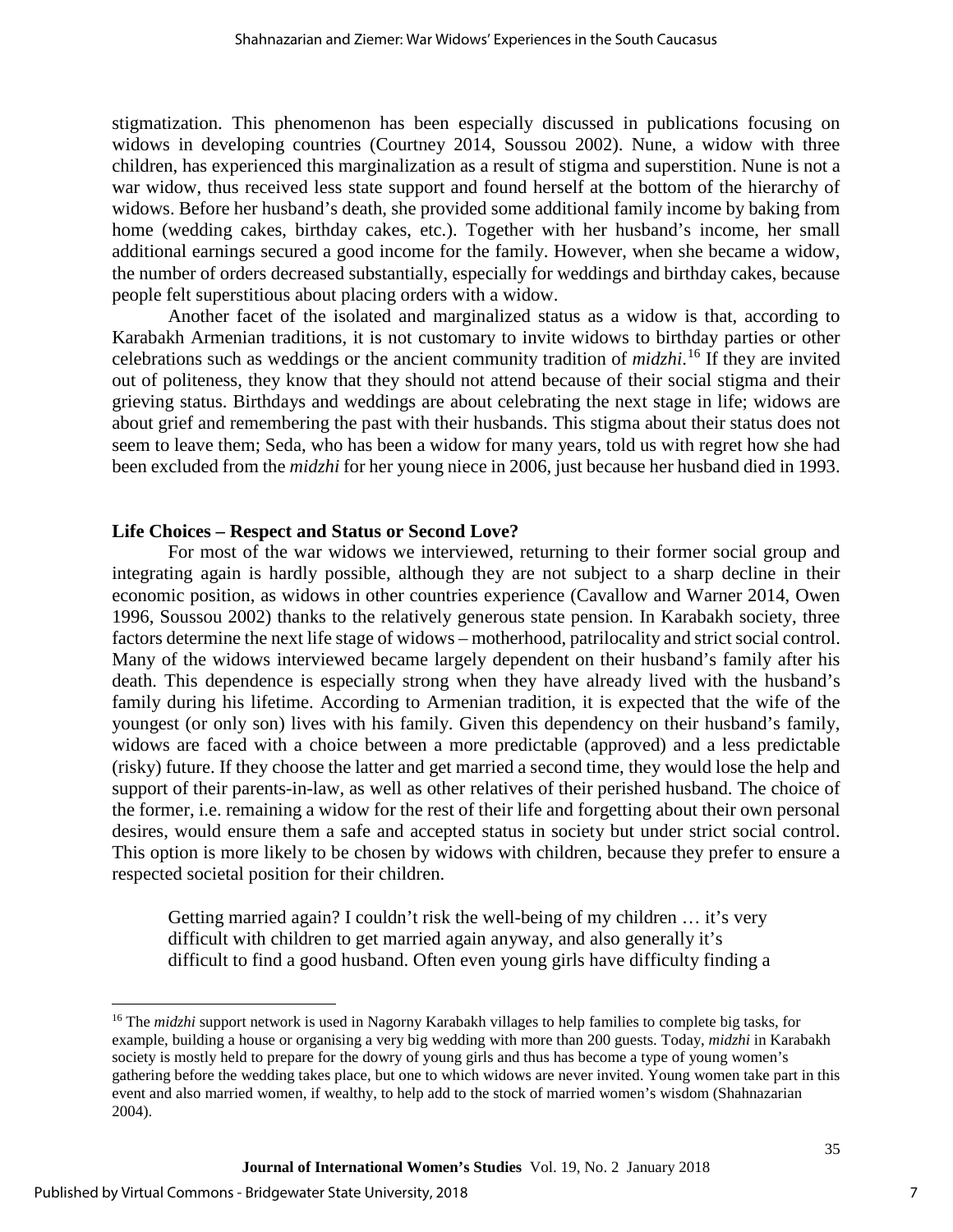husband. Those who didn't get killed in the war were often either disabled war veterans or in the best case scenario shell-shocked … many of them didn't have work. Well, what kind of life would that be? … Yes, of course, it would be easier for my kids … then people can't look down on them or talk about us. Well, not long ago someone proposed to me, but I said no straightaway ... Well I'm actually not a *songsuz,*[17](#page-8-0) why do I need a husband? My daughter is married, my son is grown up. He came back from the army recently. That's a comfortable life, isn't it?

As becomes obvious from this interview excerpt, Marietta refers to the deep-rooted Armenian gender ideology that a respected family has a husband, the head of the household. She implies that people would look down on her because she lives without a husband and thus has not got a complete family as the societal discourse demands. Yet she concludes by highlighting that she has done her duty as a wife, she has brought up two children who now can take care of her. Hence, she questions the importance of finding another husband, implying the Armenian gender ideology that almost the only purpose of marriage is to create a family.

Narine also explains how she decided to live with her parents-in-law in order to avoid the risk of an unpredictable insecure future:

It was me who decided after the death of my husband to live with my mother-inlaw for another twenty years until she died. And yes, there were five men who wanted to marry me ... My husband was killed by a mine ... I decided to live with his parents in his house ... Where else could I go? If I was to get married again, I'd lose the support of his parents. But how would life be with a new husband, who knows? …

#### **Levirate – A Strategy for Re-Integration?**

In connection with the issue of marginalization of widows, it is interesting to examine the phenomenon of levirate amongst Karabakh Armenians. Levirate is a very old marriage institution which has been discussed in other publications as a solution to widows' isolation and impoverishment (cf. Nyanzi et al. 2009, Sev'er and Bagli 2006). It is an ancient form of marriage, in which when a married man dies his widow marries one of his brothers (Sapir 1916). This tradition is often explained as an expression of patrilinearity, which suggests that a married woman is perceived as the property of the husband, eternally linked to him even after his death. Levirate in Nagorno-Karabakh presents a legitimate and accepted solution to the lonely status of widows and had been practised as early as the 1917 Russian Revolution and the Second World War, long before the war over the Nagorno-Karabakh region in the 1990s (Shahnazarian 2004). Nonetheless, in the Soviet era this tradition lost importance and was almost forgotten, but when the war started in 1991 and the number of widows in Nagorno-Karabakh sharply increased, this tradition experienced a revival. However, this does not mean that the revival was accepted without any criticism from the individuals affected by it.

In one of our informal conversations with a group of young men in Martuni in 2009, we heard of a case showing that even for men it is not easy to practice levirate. We were told that one young man whose brother had died and whose mother wanted him to marry his brother's wife ran

l

<span id="page-8-0"></span><sup>&</sup>lt;sup>17</sup> A woman without children or infertile.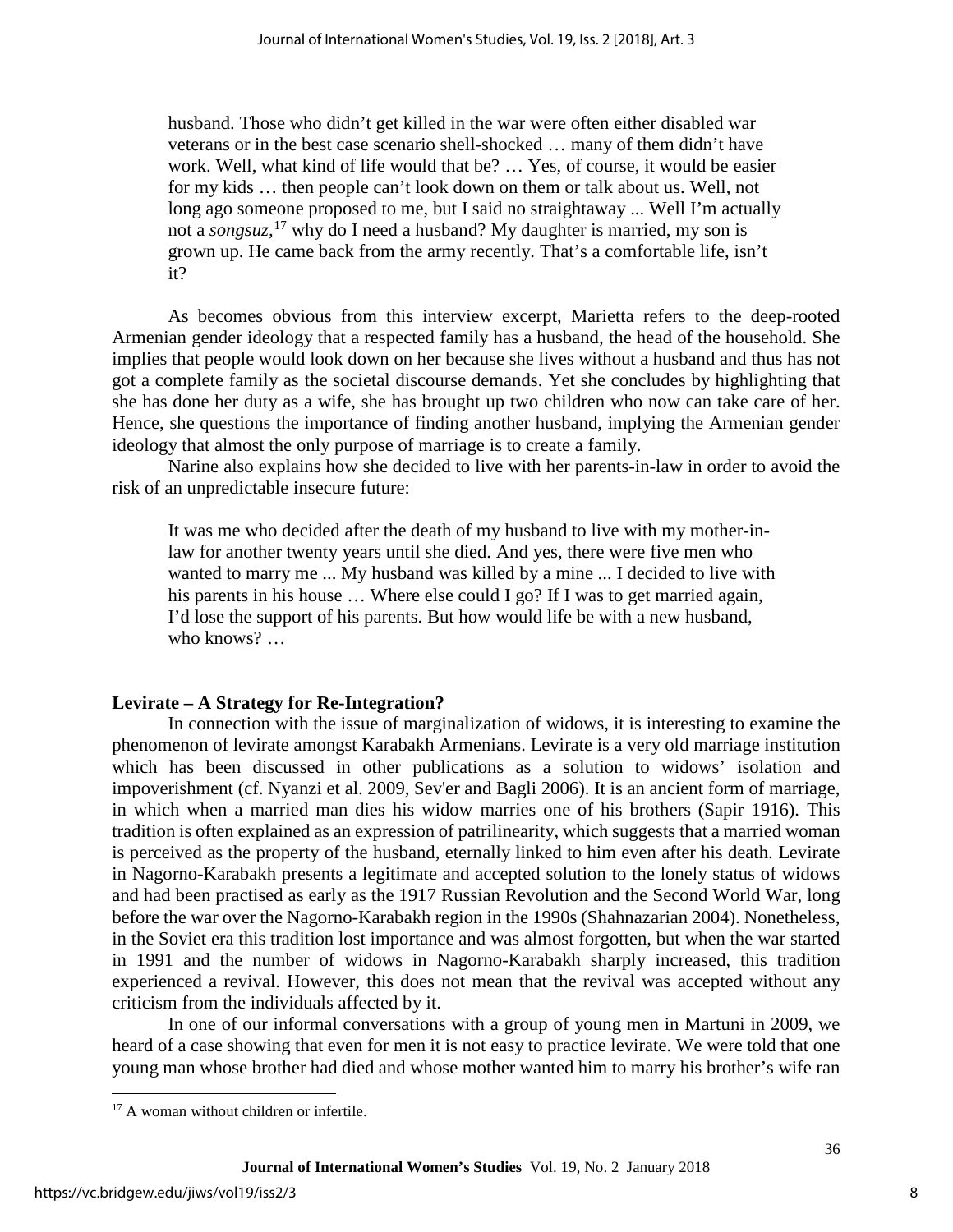away from home to avoid this, because he was in love with another woman. However, before he ran away he promised his brother's wife that he would take financial care of her and his nephew. In other words, this young man, aware of his responsibilities as provider for his dead brother's family, was trying to find a middle way.

Gohar, who married a second time via the levirate practice, told us how difficult this was for both parties:

My mother-in-law, when she received the letter (from the army) that her son had vanished, forced her younger son, my husband (but we weren't married then), to marry me because I had a son from his brother, basically his nephew. Initially, he rejected this suggestion in every possible way, saying 'how can I share a bed with my brother's wife, how can I look at her when he might re-appear.' In response, my mother-in-law suggested to me that I could choose any part of her house to live in with her second son ... and this is how we grew together.

In this way, because Karabakh society is a society where women's social status and welfare depend on their relationship to men, the practice of levirate fulfils the function of protecting its widowed women. By means of this practice, widows and their children in a patriarchal society can without conflict secure their social status as a complete family headed by a husband.

However, while the above interview excerpts demonstrate a degree of resistance from the men involved and to a lesser extent resistance from the widows themselves, the next interview excerpt with Mariam shows that even widows do not always approve of this practice. Sometimes it is other family members who enforce it, for instance, mothers-in-laws, who as older women have acquired a very high and almost unquestioned status in society. Mariam tells us how she resisted this practice:

In 1992, we got bombarded. My husband was killed and our house burnt down. My husband's cousin planned to get married to me, but I didn't want to. Simply because he is a rude person and an alcoholic and he is an *azaph*. [18](#page-9-0) I can't imagine being his subordinate and serving him. Why do I need such a man? …

Here it becomes obvious that for some widowed women, widowhood offers a certain freedom to choose what will happen next and the possibility of re-building their own life. In this interview excerpt, Mariam prefers the status of a grieving widow. She used some money from a government fund and with the support of her children rebuilt her home. Thus, she chose the predictable future of a single widowed woman rather than getting entangled with a man who, according to her, was not trustworthy enough.

## **Widows' Sexual Desires and Social Control**

Social control is perhaps the biggest influencing factor for a widow's further decisions in the next stage of her life. Neighbours and their controlling behaviour can affect widows as much as their children. In August 2015, the Director of the Women's Resource Center in Shushi, Gayane Hambardzumyan, explained that perhaps '*the smaller the territory, the more important neighbours are*', and this is how they can assert so much social control. As important as it is for neighbours to

l

<span id="page-9-0"></span><sup>18</sup> Translates as bachelor.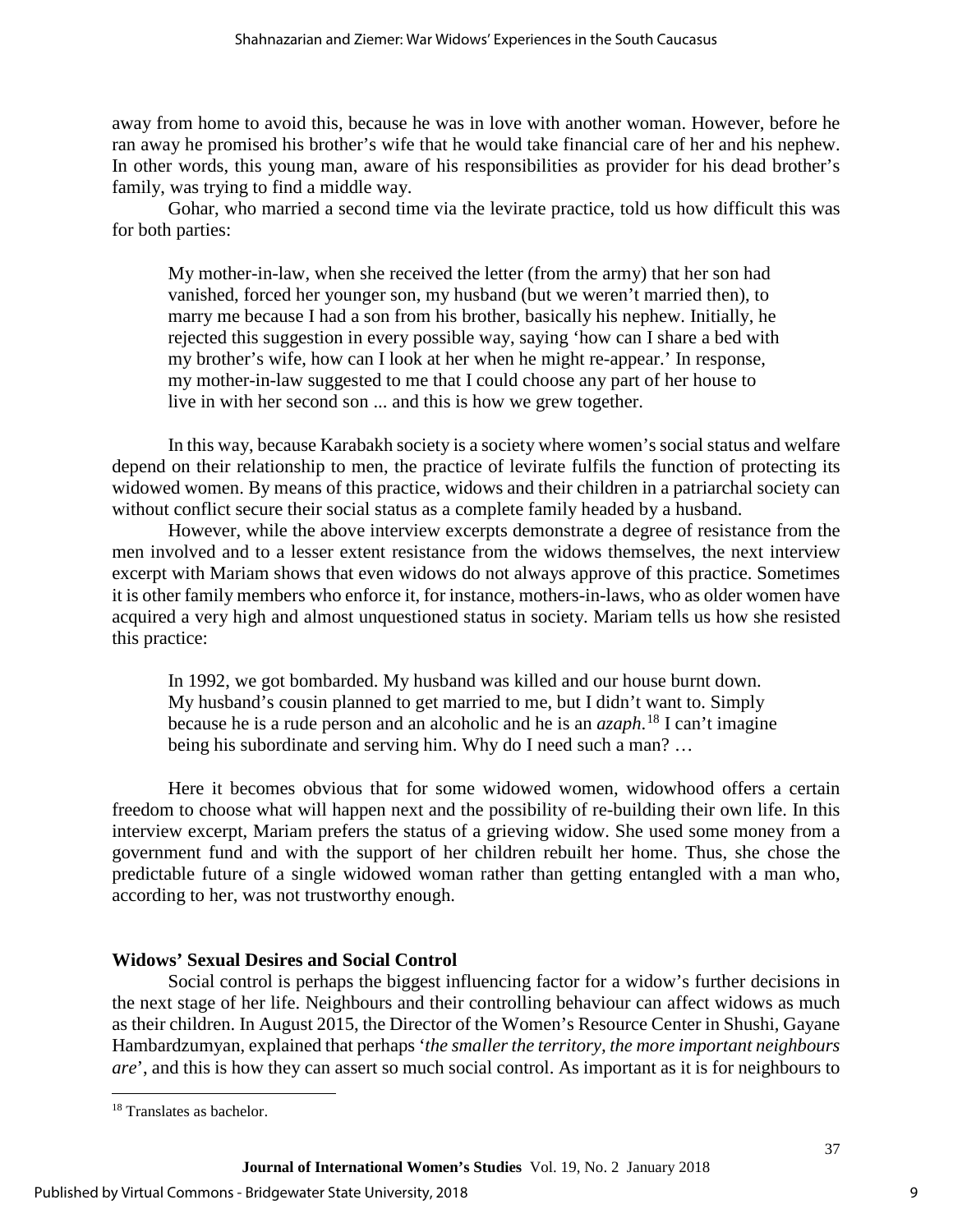watch out for each other in the insecure circumstances of Nagorno-Karabakh, their vigilance also has the effect of controlling other women's lives to a degree that severely limits women's freedom. Thus, social control structures a widow's life strategies and choices – they do not want to be ostracized by their neighbourhood for one wrong move. Following the unspoken discourse of traditional widowhood, to live with the memory of a deceased husband means prestige and honour for one's family and children. However, some widows openly criticize these social control mechanisms and what they entail for them:

I'm not against thinking of my own individual life. Everyone's organism has desires. And really one can potentially do anything within boundaries (*sahmanaphak*). Here in Karabakh, adhering to traditions (*orenkhav*) would be like burying oneself alive. It shouldn't be like this. I'm a little older, but there are also younger widows, how can they completely forget about their own desires? … these desires are given by nature and don't depend on the person. Really, widows have only got two choices in this situation: either they don't care about society, and go from one man to another and follow their heart, in this way risking their children's future; or they remain alone and live as society expects … and their children will suffer less.

As Hasmik describes in this interview excerpt, there are only a few options for widows: there is the option of accepting their widowed status according to societal norms or the option of ignoring societal norms and once more becoming sexually active. The latter option, however, would entail great risk of further marginalization, since sexual relationships outside marriage are not as accepted, as Hasmik explains further:

… three years ago I went to see a doctor because I thought I was ill with a women's problem.[19](#page-10-0) But the doctor said: 'you aren't ill, you just need to get married again.' My daughter, however, didn't allow me to listen to what the doctor said because she didn't want me to get married again. She admitted that she didn't want me to get ill, but in this town (Martuni), she said, you couldn't find even five men who would keep it a secret if they had been with you.

As Hasmik's daughter's comment demonstrates, having a secret sexual relationship would mean sacrificing a widow's reputation, for it is not an accepted practice outside marriage. Accordingly, with a damaged reputation a widow could then experience losing the support and help from her neighbours which is essential in uncertain circumstances such as in Nagorno-Karabakh, as Gayane Hambardzumyan explained at the beginning of this section. Nonetheless, the idea of a second marriage seems to be unbearable for some widows, even if it was done to resolve their insecure status by conforming to societal expectations, as Shushan tells us:

l

<span id="page-10-0"></span><sup>&</sup>lt;sup>19</sup> Most of Nagorno-Karabakh's infrastructure was destroyed during the war in the 1990s, including hospitals and health clinics. Women were most affected by this, since they were not able to access adequate healthcare. Even today, most towns and villages lack adequate health facilities and women have to travel a long way to get medical care. Therefore, in Shushi, for example, women organize among themselves that one of them visits the gynecologist in the capital Stepanakert (by bus 30 min from Shushi), gets a prescription for contraceptive pills and shares the prescription with her friends. This can potentially harm women's health, as they mostly take medication without any prior consultation (Civil Society Monitoring Report 2014).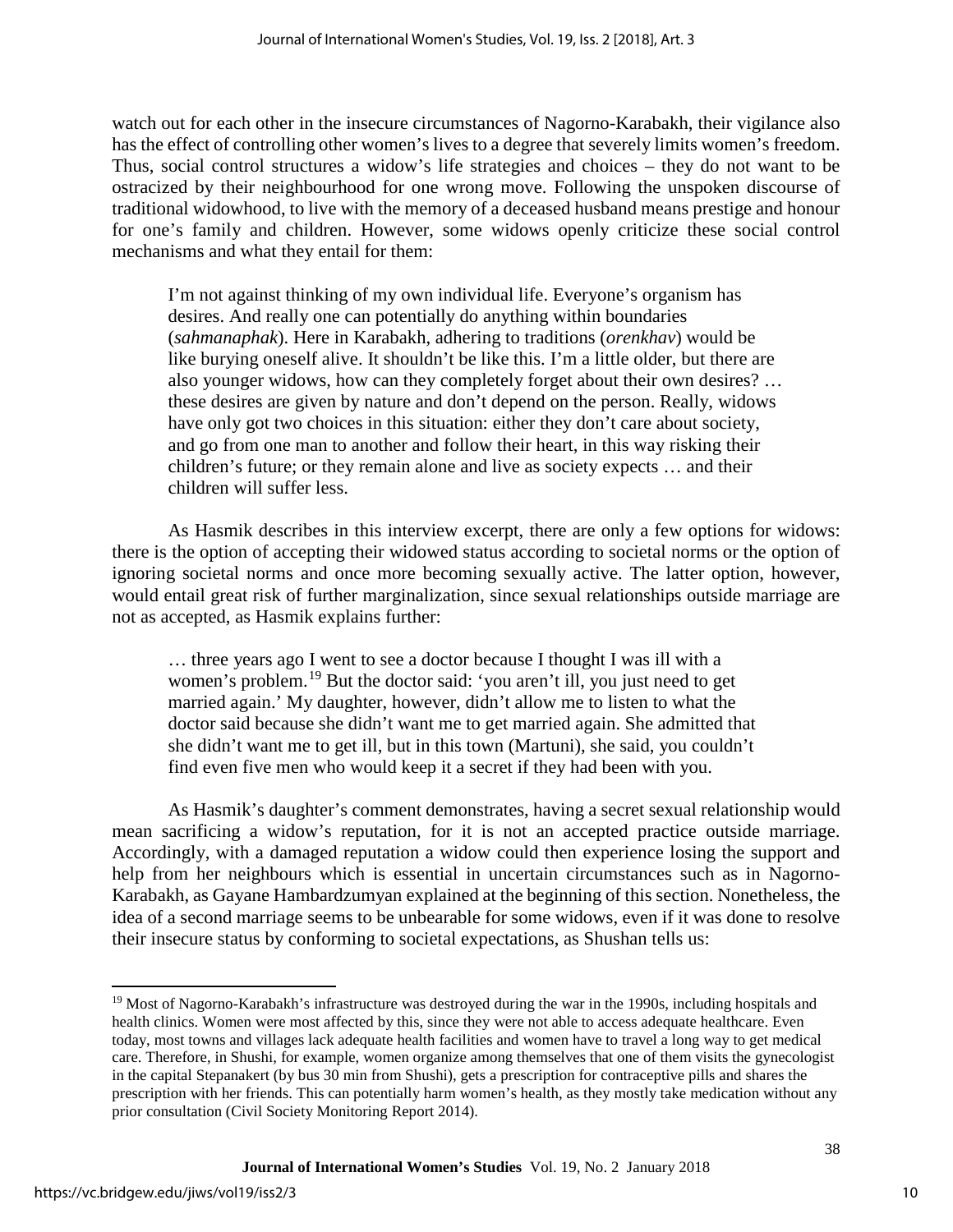This isn't possible (second marriage), this is a desecration of the husband's memory and I'll never get married again. I don't want to experience again what I experienced when I got married for the first time. It was all perfect with him (her husband), even very perfect.

#### **Conclusions**

The widows' experiences explored in this article have highlighted the various ways in which war widows in Nagorno-Karabakh are marginalized and how they navigate the challenges linked to their status as widows. Even though as war widows they have a respected societal status and receive substantial governmental support, it places societal expectations on them which may marginalize them in everyday life. We have documented how research participants have dealt with their unwanted status. Our discussion has shown that although in public most war widows conform to societal expectations, they are critical of Karabakh society's demanding exigent expectations of them. The most significant finding of our research is that marginalization for widows in Nagorno-Karabakh is not so much related to a worsening of their economic position as it often is in other parts of the world, but that it is the patriarchal discourse in society that marginalizes them. Due to the heightened militarization of society in the region, most widows would rather comply than openly challenge the patriarchal discourse, as '*women are simply not ready yet to challenge*' (Anahit Danielyan, independent journalist, August 2015). Hence, although one may be tempted to read these narratives as stories of powerless female victims of male patriarchy in need of support, we are instead inclined to read these stories as narratives of resourcefulness. They show the search for a middle way that satisfies both their families and society and does not entirely marginalize them. As we have demonstrated, for example, refusing the options of second marriage or levirate turns widows into agents in charge of their future. This agency could perhaps be interpreted as a sign of social change, although one which may be very slow, especially since these widows' narratives also show, as other studies do, that the protracted conflict over Nagorno-Karabakh has led to a polarization of gender roles.

Evidently, conditions for war widows in Nagorno-Karabakh can be vastly different, even in such a small region. Still, the challenges that face our research participants demonstrate that detailed explorations of widowhood deserve more attention. Although we have discussed the experiences of middle-aged and older war widows, their experiences can provide useful examples of the difficulties that widows under the age of 30 encounter. Thus, the topic of widowhood and how to deal with marginalization needs a much deeper understanding and further exploration in order to identify ways and strategies that can empower widows in general, and younger widows in particular.

#### **Acknowledgements**

We would like to express our gratitude to Gayane Hambardzumyan for dedicating her valuable time to us. We would like to extend our gratitude to all interviewees who shared their knowledge with us. We also would like to thank the anonymous reviewers of this journal for their helpful comments and suggestions.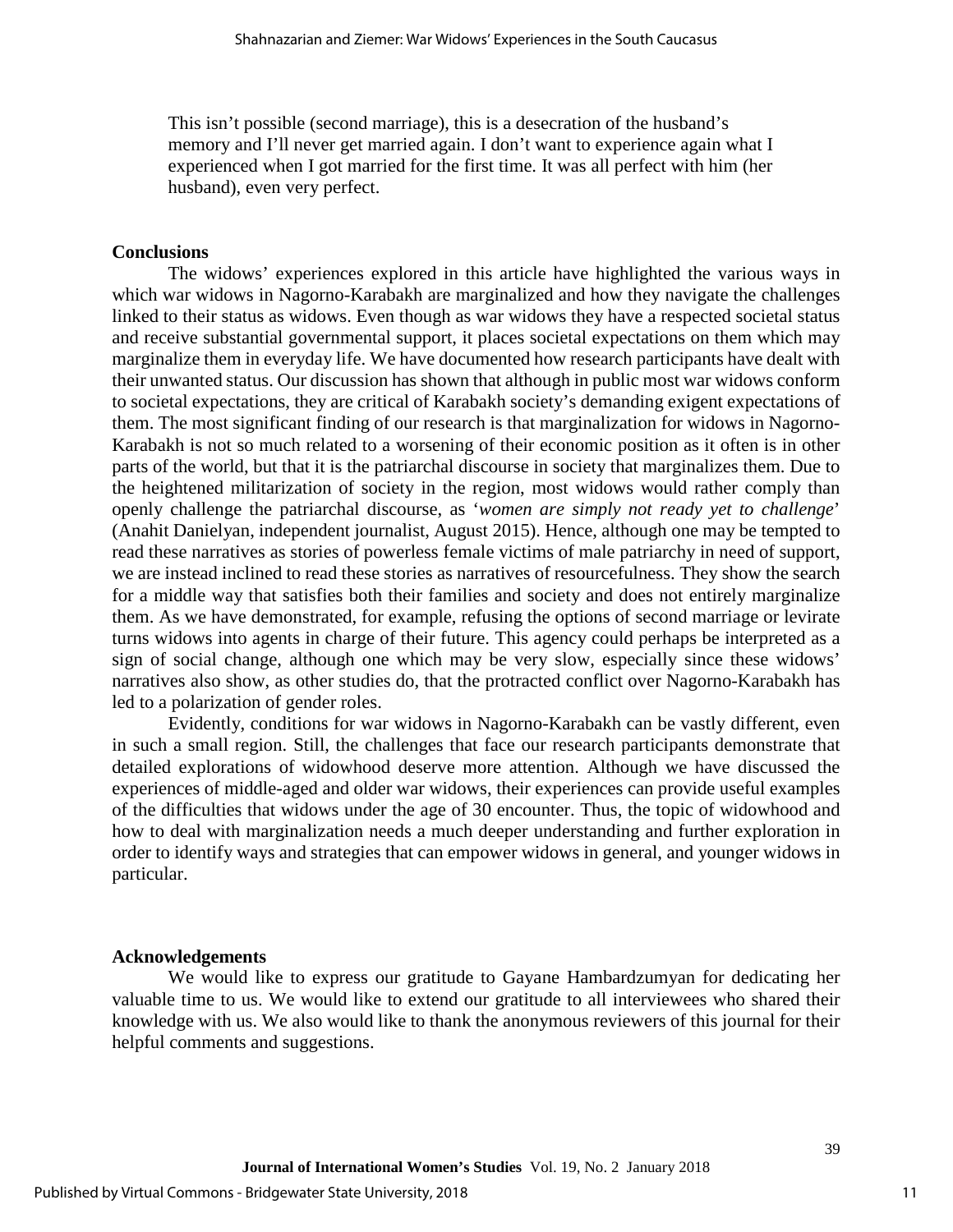## **Works Cited**

- Artsakh Republic National Statistical Service. (2017). Poverty and Social Panorama of the NKR, 2017. [Online] http://stat-nkr.am/en/publications/756--2017 (November 17, 2017).
- Balkwell, C. (1981). Transition to widowhood: a review of the literature. *Family Relations,* 30(1), 117-127.
- Basnet, S., Kandel, P., & Lamichhane, P. (2017). Depression and anxiety among war-widows of Nepal: a post-civil war cross-sectional study. *Psychology, Health & Medicine*, 1-13.
- Beukian, S. (2014). Motherhood as Armenianness: expressions of femininity in the making of Armenian national identity. *Studies in Ethnicity and Nationalism*, *14*(2), 247-269.
- Bokek-Cohen, Y. A. (2014). Remarriage of war and terror widows: a triadic relationship. *Death Studies*, *38*(10), 672-677.
- Bonanno, G. A., Wortman, C. B. and Nesse, R. M. (2004). Prospective patterns of resilience and maladjustment during widowhood, *Psychology and Aging*, 19(2), 260-271.
- Boulgourdjian-Toufeksian, N. (2000). Armenians in Argentina: women and the preservation of identity. In B. Merguerian and J. Renjilian-Burgy (Eds.), *Voices of Armenian women* (pp. 242-253). Belmont, MA: AIWA Press.
- Broers, L. (2016). The Nagorny Karabakh conflict: defaulting to war. [Online] Available: https://www.chathamhouse.org/publication/nagorny-karabakh-conflict-defaultingwar?dm\_i=1TYG,4CQR2,NFH11P,FYZTH,1 (July 11, 2016).
- Brown, S. E. (2016). Reshaping Gender Norms in Post-Genocide Rwanda. *Genocide Studies International*, *10*(2), 230-250.
- Cavallo, S., and Warner, L. (2014). *Widowhood in medieval and early modern Europe*. London: Routledge.
- Chitrali, J. A., and Anwar, M. (2013). Socio-psychological consequences of spouse's death on widows of Khyber Pakhtunkhwa. *Putaj Humanities & Social Sciences*, *20,* 147-156.
- Chou, K.-L. (2007). Psychological distress in migrants in Australia over 50 years old: a longitudinal investigation. *Journal of Affective Disorders, 98*(1-2), 99-108.
- Civil Society Monitoring Report (2014) Nagorno-Karabakh: Women Count Security Council Resolution 1325: Civil Society Monitoring Report 2014. [Online] http://gnwp.peacegeeks.org/tags/nagorno-karabakh (March 17, 2016).
- Cockburn, C. (1998). *The space between us: Negotiating gender and national identities in conflict*. London: Zed Books.
- Cornell, S.E. (Ed.) (2017). *The international politics of the Armenian-Azerbaijani Conflict: The original "frozen conflict" and European security*. New York: Palgrave.
- Courtney, S. A. (2014). Savitri, the unshackled shakti: goddess identification, violence and the limits of cultural subversion of widows in Varanasi. *South Asia: Journal of South Asian Studies*, *37*(2), 268-280.
- Detraz, N. (2011). *International Security and Gender*. Cambridge: Polity Press.
- De Waal, T. (2013). *Black Garden: Armenia and Azerbaijan through peace and war, 10th Year Anniversary Edition,* New York: New York University Press.
- Elshtain, J. B. (1987). *Women and war*. Chicago: University of Chicago Press.
- Fiske, L., and Shackel, R. (2015). Gender, poverty and violence: transitional justice responses to converging processes of domination of women in eastern DRC, northern Uganda and Kenya. *Women's Studies International Forum* 51, 110-117.
- Fitzpatrick, P. (2011). Widows at the wall: An exploration of the letters left at the Vietnam War Memorial. *Mortality*, *16*(1), 70-86.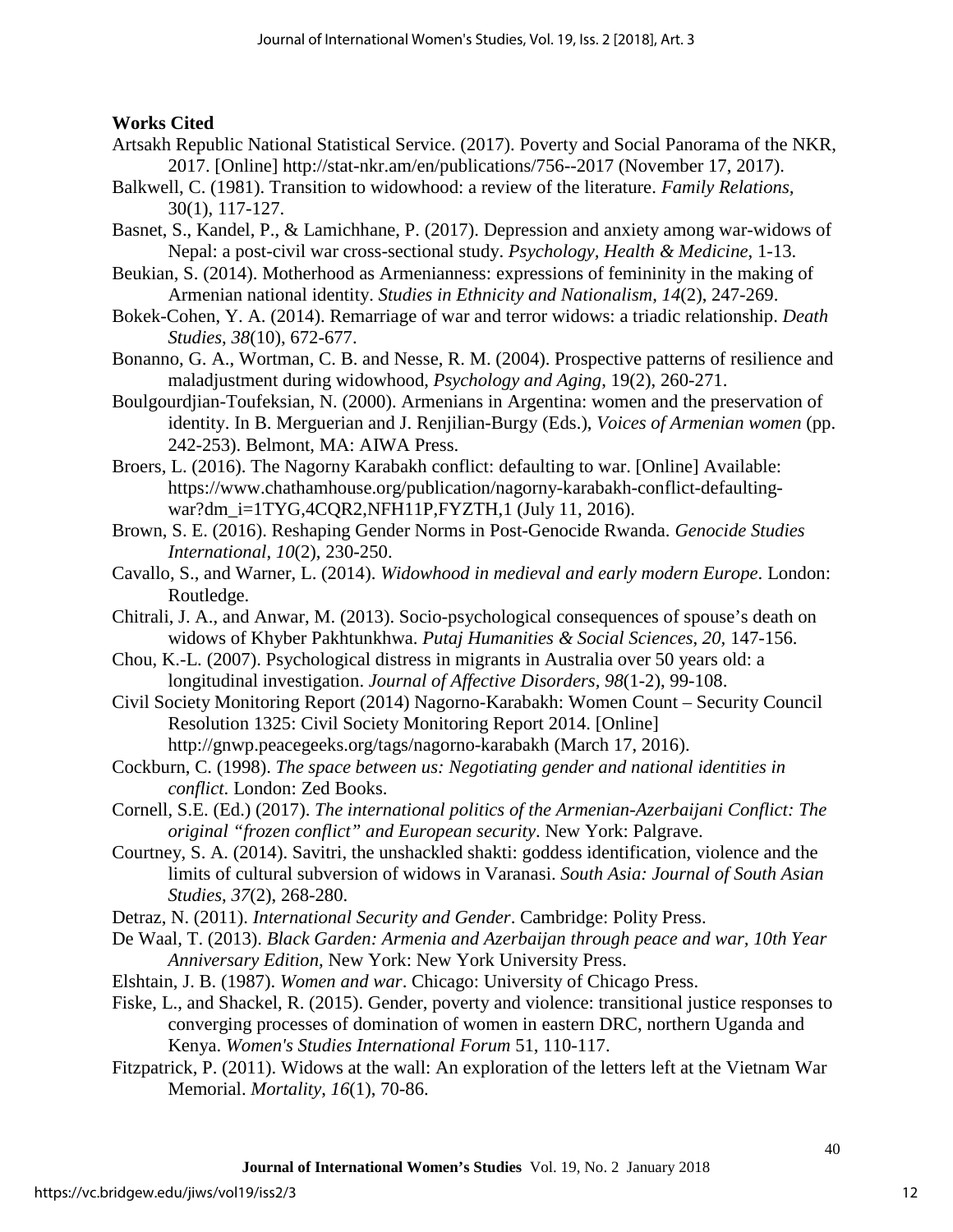- Jacobs, J. (2016). The memorial at Srebrenica: gender and the social meanings of collective memory in Bosnia-Herzegovina. *Memory Studies*, 1-17.
- Katz, R. and Ben-Dor, N. (1987). Widowhood in Israel. In H. Znaniecka-Lopata and D.R. Barnes (Eds.). *Widows: The Middle East, Asia, and the Pacific*. Vol 1, (pp. 133-147). London: Duke University Press.
- Komsuoğlu, A. and Örs, B. (2009). Armenian women of Istanbul: notes on their role in the survival of the Armenian community. *Gender, Place & Culture: A Journal of Feminist Geography*, *16*(3), 329-349.
- Koos, C. (2017). Sexual violence in armed conflicts: research progress and remaining gaps. *Third World Quarterly*, *38*(9), 1935-1951.
- Kotzé, E., Els, L., and Rajuili-Masilo, N. (2012). "Women… mourn and men carry on": African women storying mourning practices: a South African example. *Death Studies*, *36*(8), 742- 766.
- Kuhlman, E. A. (2012). *Of little comfort: war widows, fallen soldiers, and the remaking of nation after the Great War*. New York: New York University Press.
- Lenette, C. (2013). 'I am a widow, mother and refugee': narratives of two refugee widows resettled to Australia. *Journal of Refugee Studies*, *27*(3), 403-421.
- Lorentzen, L. A. and Turpin, J. (Eds.) (1998). The women and war reader. New York: New York University Press.
- Mand, K. (2005). Marriage and migration through the life course: experiences of widowhood, separation and divorce amongst transnational Sikh women. *Indian Journal of Gender Studies, 12*(2-3), 407-426.
- Marshall, M. N. (1996). Sampling for qualitative research. *Family Practice*, *13*(6), 522-526.
- Martin-Matthews, A., Tong, C. E., Rosenthal, C. J., & McDonald, L. (2013). Ethno-cultural diversity in the experience of widowhood in later life: Chinese widows in Canada. *Journal of Aging Studies*, *27*(4), 507-518.
- Mostov, J. (2000). Sexing the nation/desexing the body: politics of national identity in the former Yugoslavia. In T. Mayer (Ed.) *Gender ironies of nationalism: sexing the nation* (pp. 89- 1113). London: Routledge.
- Ng, P., Ho, W. C., Tsun, A., and Young, D. K. (2016). Coping with bereavement of widows in the Chinese cultural context of Hong Kong. *International Social Work*, *59*(1), 115-128.
- Nikolić-Ristanović, V. (1998). War, nationalism, and mothers in the Former Yugoslavia, In L.A. Lorentzen and J. Turpin (Eds.), *The women and war reader* (pp.234-239). New York: New York University Press.
- Nwadinobi, E. A. (2016). Conflict intervention on behalf of widows: Notes from Enugu State in Nigeria. In J. M. Fritz (Ed.) *Moving Toward a Just Peace* (pp. 167-188). London: Springer.
- Nyanzi, S., Emodu-Walakira, M., & Serwaniko, W. (2009). The widow, the will, and widowinheritance in Kampala: revisiting victimisation arguments. *Canadian Journal of African Studies/La Revue canadienne des études africaines*, *43*(1), 12-33.
- Nyanzi, S. (2011). Ambivalence surrounding elderly widows' sexuality in urban Uganda. *Ageing International*, *36*(3), 378-400.
- Ory, B. and Huijts, T. (2015). Widowhood and well‐being in Europe: the role of national and regional context. *Journal of Marriage and Family*, *77*(3), 730-746.
- Owen, M. (1996). *A world of widows*. London: Zed Books.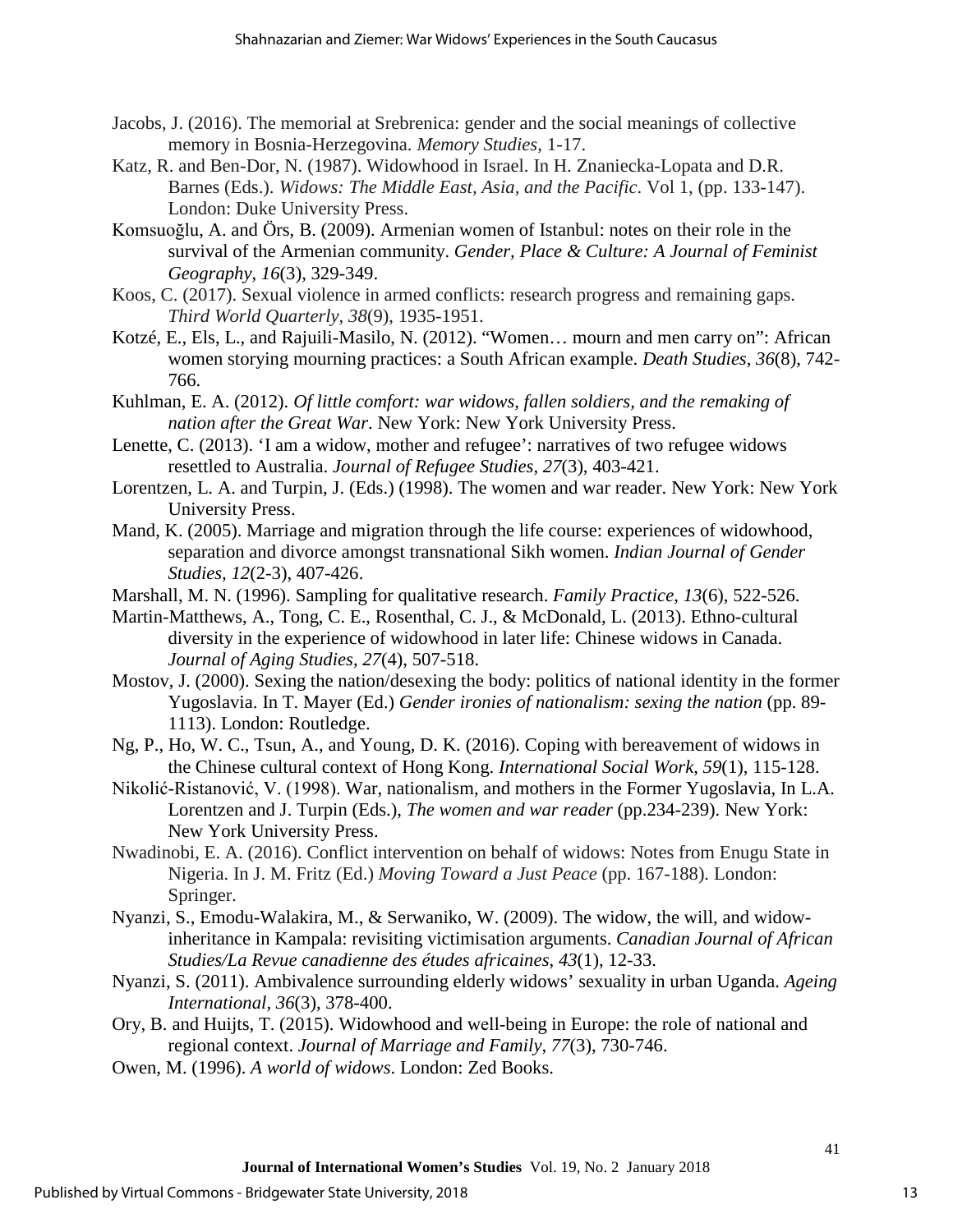- Panagiotopoulos, G., Walker, R., and Luszcz, M. (2013). A comparison of widowhood and wellbeing among older Greek and British-Australian migrant women. *Journal of Aging Studies*, *27*(4), 519-528.
- Pannilage, U. (2017). Prejudice-Based Discrimination Encountered by Women War Widows in the Post-War Society of Sri Lanka. In U. Pannilage , E. A. Gamini Fonseka and P.K.M. Dissanayake (Eds.) *Papers on Peace, Reconciliation and Development Challenges; Proceedings of the 2<sup>nd</sup> International Conference on Humanities and Social Sciences (pp.* 40-56). Matara, Sri Lanka: University of Ruhuna.
- Poghosyan, B. (2017). Commentary: Little hope for a negotiated solution to the Karabakh conflict in the short-term. [Online]

http://commonspace.eu/index.php?m=23&news\_id=4308 (August 02, 2017).

- Qayoom, F. (2014). Women and armed conflict: widows in Kashmir. *International Journal of Sociology and Anthropology*, *6*(5), 161-168.
- Qutab, S. (2012). Women victims of armed conflict: half-widows in Jammu and Kashmir. *Sociological Bulletin*, *61*(2), 255-278.
- Ramnarain, S. (2016). Unpacking widow headship and agency in post-conflict Nepal. *Feminist Economics*, *22*(1), 80-105.
- Sanamyan, E. (2016). April 2016 War in Karabakh: A Chronology. [Online]. Available: http://yandunts.blogspot.fi/2016/04/april-2016-war-in-karabakh-chronology.html (May 5, 2016).
- Sanamyan, E. (2017). Coming Military Escalation in Karabakh. [Online] Available: http://armenian.usc.edu/focus-on-karabakh/analysis/coming-military-escalationkarabakh-considerations-nature-timing/ (February 25, 2017).
- Sabri, B., Sabarwal, S., Decker, M. R., Shrestha, A., Sharma, K., Thapa, L., & Surkan, P. J. (2016). Violence against widows in Nepal: experiences, coping behaviors, and barriers in seeking help. *Journal of Interpersonal Violence*, *31*(9), 1744-1766.
- Sahoo, D. M. (2014). An analysis of widowhood in India: A global perspective. *International Journal of Multidisciplinary and Current research*, *2*, 45-58
- Sapir, E. (1916). Terms of relationship and the levirate. *American Anthropologist*, *18*(3), 327- 337.
- Sengupta, A., & Calo, M. (2016). Shifting gender roles: an analysis of violence against women in post-conflict Uganda. *Development in Practice*, *26*(3), 285-297.
- Sev'er, A. and Bagli, M. (2006) *Levirat & sororat marriages in Southeastern Turkey: intact marriage or sanctified incest?* [Online] Available:

https://tspace.library.utoronto.ca/bitstream/1807/9398/1/sever\_bagli.pdf (May 16, 2015).

- Shahnazarian, N. (2004). Pokhoronennaya zazhivo (vdova v obshchestve karabakhskikh armyan. *Bulletin: Anthropology, Minorities, Multiculturalism*, 6, 89-96.
- Shahnazarian, N. (2011). *V tesnykh obyatiyakh traditsii: voyna i patriarkhat*. Sankt Peterburg: Izdatel'stvo Aleteya.
- Shahnazarian, N., & Ziemer, U. (2012). Young Soldiers' Tales of War in Nagorno-Karabakh. *Europe-Asia Studies*, *64*(9), 1667-1683.
- Shahnazarian, N., & Ziemer, U. (2014). Emotions, loss and change: Armenian women and postsocialist transformations in Nagorny Karabakh. *Caucasus Survey*, *2*(1-2), 27-40.
- Sjoberg, L. (2014). *Gender, war, and conflict*. London: John Wiley & Sons.
- Sjoberg, L. and Gentry, C. E. (2007). *Mothers, monsters, whores: women's violence in global politics*. London: Zed Books.